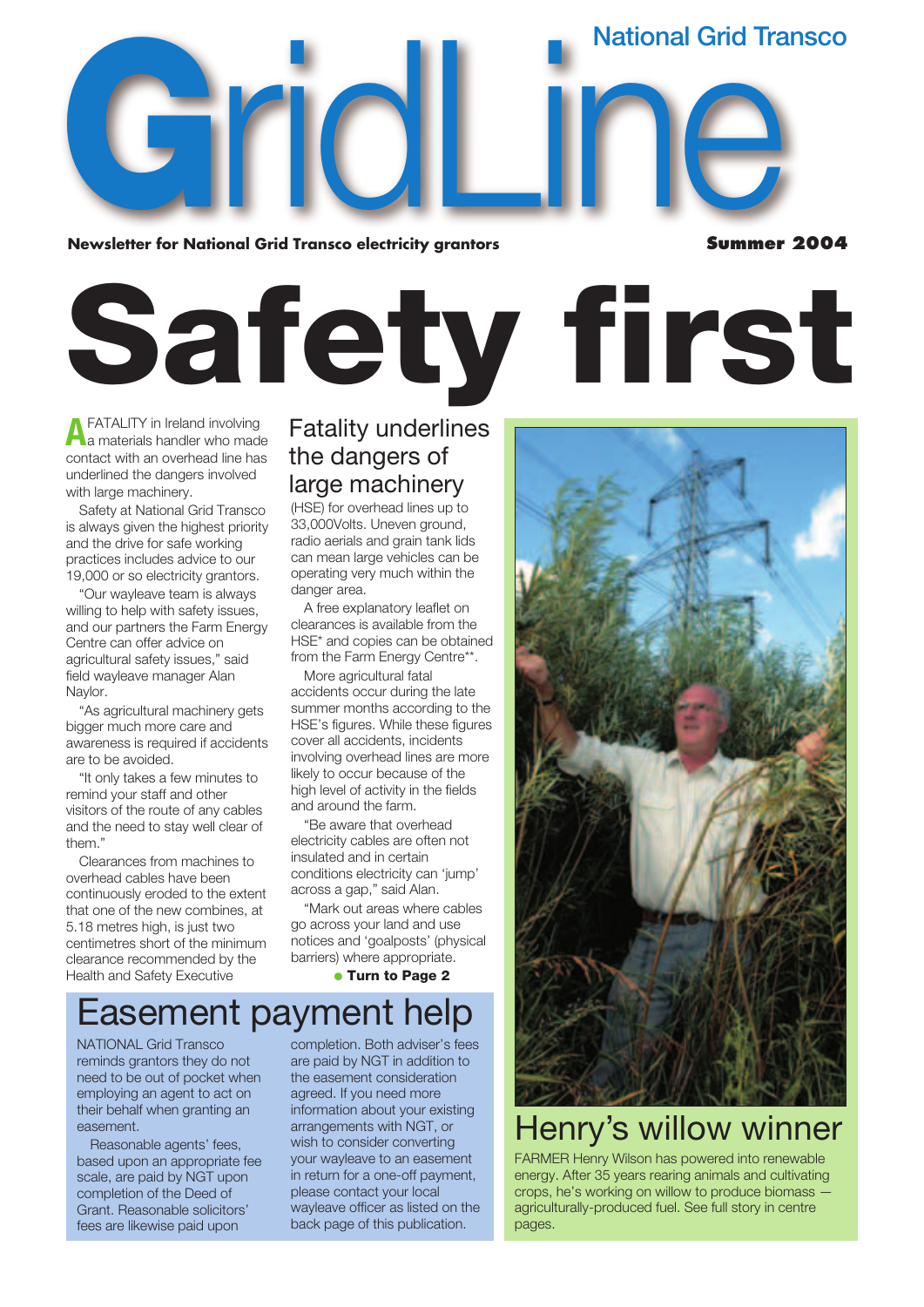## **Your guide to dealing with potential hazards**

**A**N INCIDENT in the North West has vividly highlighted the need for grantors to know exactly what to do if they identify a potential hazard.

Sheeting protecting an early crop of potatoes became tangled up on the 400kV overhead line on the Daines-Deeside circuit.

"It had probably been swept up by a very violent gust of wind," said NGT network operations manager Adrian Lewis.

"Fortunately, the line was actually out of service otherwise the consequences could have been far more serious."

Anything, of any length, wrapped around, or in proximity to, a conductor constitutes a hazard and could cause an electrical flashover.

To ensure your safety and that of others, certain precautionary actions should be taken, said Adrian.

These are shown in the box below:



*The sheeting caught up in the overhead line on the Daines-Deeside circuit which, fortunately, was out of service*

### **WHAT TO DO**

**• Do not approach any hazard, even at ground level. Keep as far away as possible**

- **Warn anyone in the vicinity to evacuate the area**
- **Contact NGT on our Emergency Number 0800 40 40 90. This number operates 24 hours a day**
- **Give your name and contact phone number**
- **Explain the nature of the issue/hazard**

**• Give as much information as possible so that we can identify the geographic location ie town/village; numbers of near-by roads, postcode and, only if it can be observed wehtly the geographic location le town/village, humbers of**<br>near-by roads, postcode and, only if it can be observed<br>without putting you or others in danger, the tower number of  $\circ$ **an adjacent pylon**

**• Await further contact from an NGT engineer.**

**WHY NOT CUT OUT THE ABOVE ADVICE AND KEEP IT NEAR YOUR TELEPHONE?**

### NGT puts on a new Crown

National Grid Transco has acquired Crown Castle UK — the UK's leading independent provider of infrastructure to the mobile telecommunications operators — in a £1.1bn deal.

NGT is merging the company with Gridcom, its wholly-owned subsidiary, to create a combined business with almost 5,000 active sites. It will make NGT a leader in the growing mobile and broadcast infrastructure markets while exploiting its core skills of owning, managing and maintaining network infrastructure.

### Safety is the highest priority

#### ● **From Page 1**

"Farm contractors are particularly at risk as their machinery tends to be large and they will often be operating on unfamiliar ground," he added.

"Don't assume that delivery drivers and contractors know, or have remembered, the route of overhead electricity cables. It takes no time to remind them of cable routes when they come on to your premises — and it really could save someone's life".

- \* The HSE website is www.hse.gov.uk
- \*\* See pages 14/15 for contact details.

#### **Countryside safety list**

- Never fly kites near overhead power lines
- Keep fishing rods away from overhead lines
- Keep children away from substations
- Never camp near overhead cables
- Never go near a fallen power line.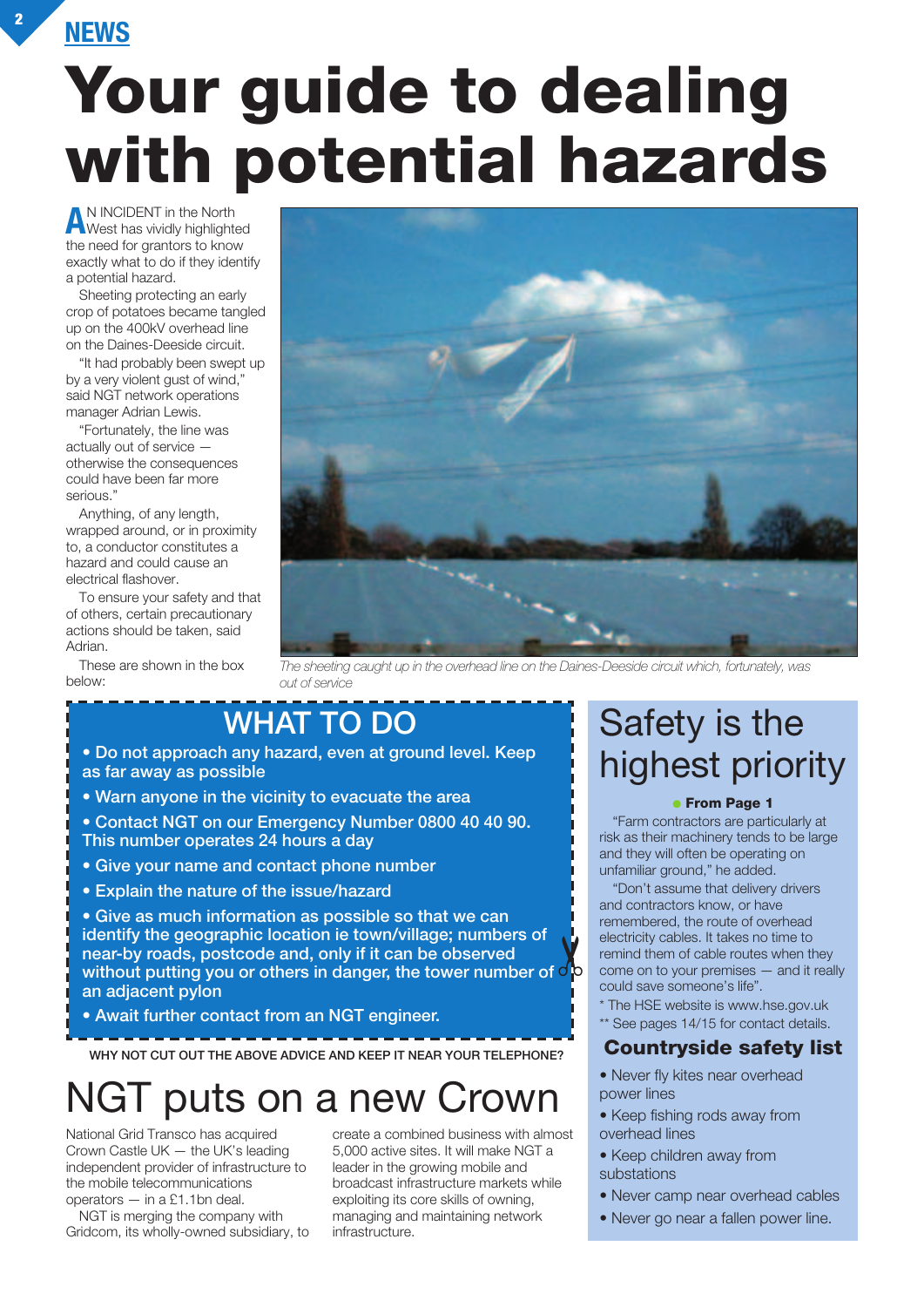

*Wayleave officer Mark Thomas with Dorothy and Stan Greenhalgh from Pilling near Fleetwood at the Royal Lancashire Show*

## **Shows are serving up winning lunch recipe**

**T**HIS year's agricultural<br>relations programme is well under way. Since May nearly 1,700 grantors have joined us for lunch at the various agricultural shows around the country.

We have also welcomed many Grantors' Club members who have enjoyed free refreshments at our hospitality facility.

The programme started at the Devon County Show and since then we have visited the South of England Show, Cereals 2004, and the Cheshire, Royal Highland, Great Yorkshire and Royal Lancashire Shows.

Our visitors had a

chance to view the Gas Emergency Safety Unit sited next to our marquee.

The South of England event at Ardingly enjoys considerable support from



*Wayleave officer Brian Mead, second right, presents the Leconfield Challenge Cup to winner Mr P Dawes at the South of England Show*

National Grid Transco.

We sponsored cattle breed classes for Charolais and Sussex and also the National Grid Transco Inter-breed Beef Progeny Group Championship. The

trophy — the Leconfield Challenge Cup — was presented by wayleave officer Brian Mead to Mr P Dawes from Dinmoor, Hereford, for his group of three Limousin.

Remember, if you are a member of our Grantors' Club, please wear your swing badge when you visit a show and enjoy free refreshments at our marquee (not available between 12-2.30pm).

There are still some show dates left.

Come and meet us at the:

• **Pembroke Show,** Haverfordwest, August 17-19

• **Dorset Show**, Dorchester, September 4-5

#### • **National Ploughing**

**Championships**, Goring, near Reading, October 9-10.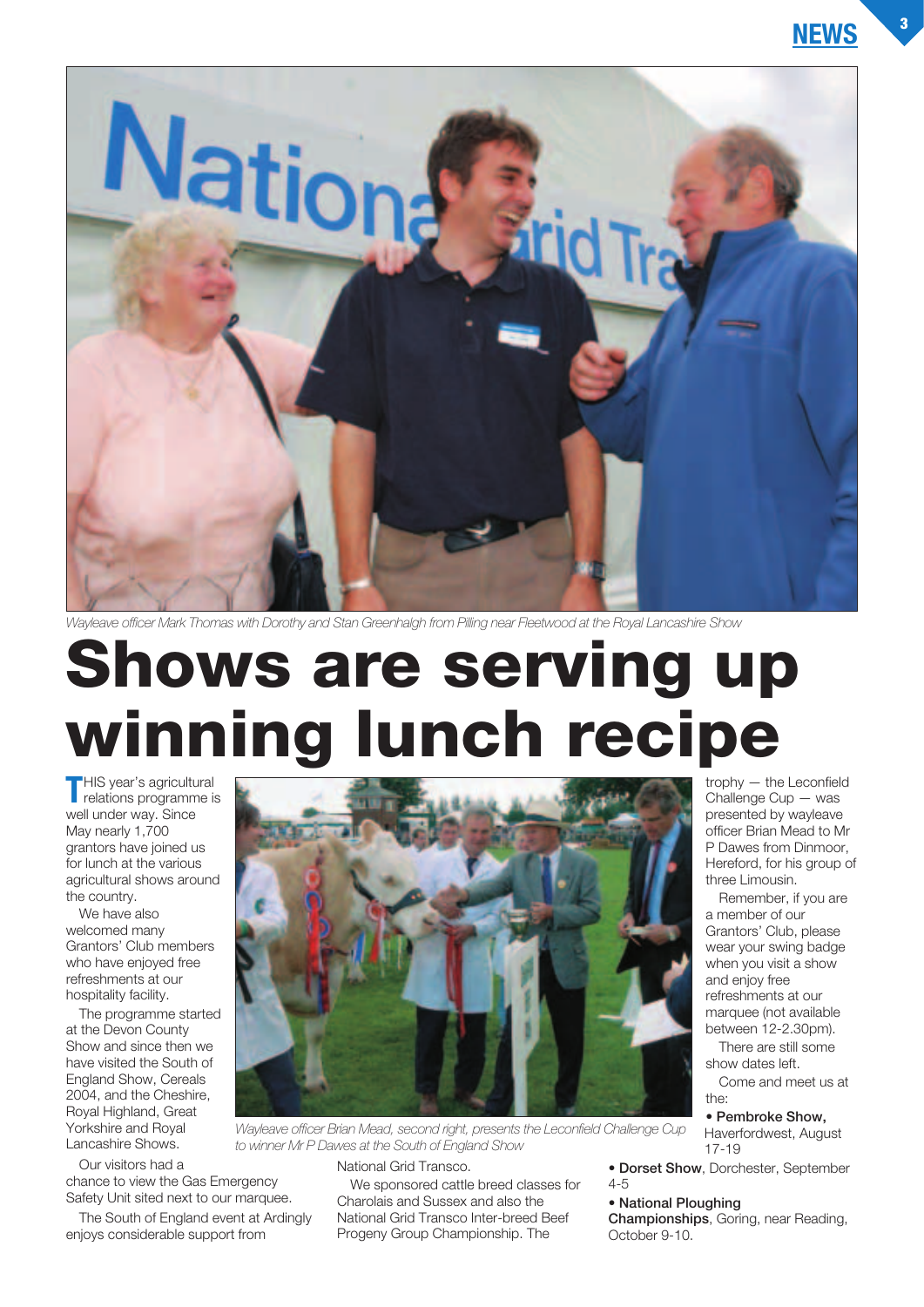### **NEWS <sup>4</sup>**



**PLANNED** work on a £35 **nillion** overhead line refurbishment scheme in Dorset had to be hastily reorganised at the eleventh hour — because of the breeding activities of peregrine falcons.

National Grid Transco and its contractors Eve Transmission and Balfour Beatty Power Networks had spent months planning the scheme to replace conductors and insulators along a 33-mile stretch of 400kV overhead line between Mannington substation in Wimborne, and Chickerell substation in Weymouth.

The appearance of the peregrines, however, threw the plans into disarray, forcing changes in work schedules and an application to the Department for Environment, Food and Rural Affairs (Defra) for special licences.

Thanks to the efforts of everyone involved, though, the project team managed to work with nature to overcome the problems and get the scheme off the ground.

"Before the project was due to start in April, we carried out a full environmental impact survey," said NGT project engineer Andrew McKenzie. "A local resident told us there had been peregrine activity on one of the towers for some years, so ecologist Colin Shawyer, from our environmental consultants Nicholas Pearson Associates Ltd, investigated, taking advice from an RSPB ornithologist. However, he didn't find any signs of peregrine activity at that time.

"The day before the outage was due to start, the same resident got in touch to say that there was definitely a peregrine on the tower. Wayleave officer Richard Biggs and Colin met him and confirmed his sighting. It turned out that the peregrine had laid two eggs directly on the crossarm — it didn't even make a nest!"

"Peregrines are protected by law\* so we knew we had a problem — the courts can

now impose custodial sentences of up to six months as well as fines of up to £5,000 for anyone convicted of interfering with them," said Andrew. "We had just two days to change our work pattern and reprogramme the scheme to make sure we kept away from the tower."

> the name peregrine comes from the **verb to peregrinate, meaning to wander — out of the breeding season, the peregrine has the habit of moving to where food is plentiful**

**peregrine falcons have a bodylength of 34-50cm and a wingspan of 80-120cm. Females are much larger than the males**

The project team, headed by Robbie Griggs, the project delivery engineer, decided to do another survey along the line which spans 158 towers — what they found was even more worrying.

> females lay two to four eggs in a scrape **made on cliff edges or on the ground. They sometimes nest in tree hollows or in the disused nests of other large birds**

"Although there are only six known pairs of peregrines nesting in Dorset, Colin found that there could be up to nine pairs on our towers. At this stage, we decided to approach Defra for help," said Andrew.

Defra granted the team two special licences. "It was the first time they had done this," said Andrew. "The first allowed us to climb the towers in question to confirm nesting sites. The second licence was granted on safety grounds and allowed the contractors to start work at one tower where the conductoring had already been disconnected.

"The proviso was that they withdrew every two hours for a two-hour break to allow the birds to feed their young. We used a webcam to check progress and our film is apparently the first recording of peregrine chicks being reared on a man-made structure. One of our consultants from Pearson Associates, Nick Dixon, studied peregrines for his PhD, so he was particularly excited!"

The work on the stretch of overhead line, was due for completion in September. Because of the hold-ups, the project is around three weeks behind schedule, so additional work will be carried out next year.

\*Peregrine falcons are protected under Schedule 1 of Wildlife and Countryside Act as amended by Countryside and Rights of Way Act (CROW) 2001.

## **Nesting falcons create a flap on £35m line project**

### Peregrine factfile

● **the peregrine (***falco peregrinus***) is the fastest animal in the world. It is believed to achieve speeds approaching 124mph when plunging from the sky after prey. To enable it to breathe at this speed, it has special baffles on its nostrils which control breathing**

● **they feed almost exclusively on birds, including small ducks and pigeons, but occasionally hunt small mammals including bats, rats, voles and rabbits**

● **the birds are typically silent, but when alarmed, they emit a high-pitched "kekkek-kek-kek" call.**

> *Working with nature… NGT project engineer Andrew McKenzie and consultant Nick Dixon*

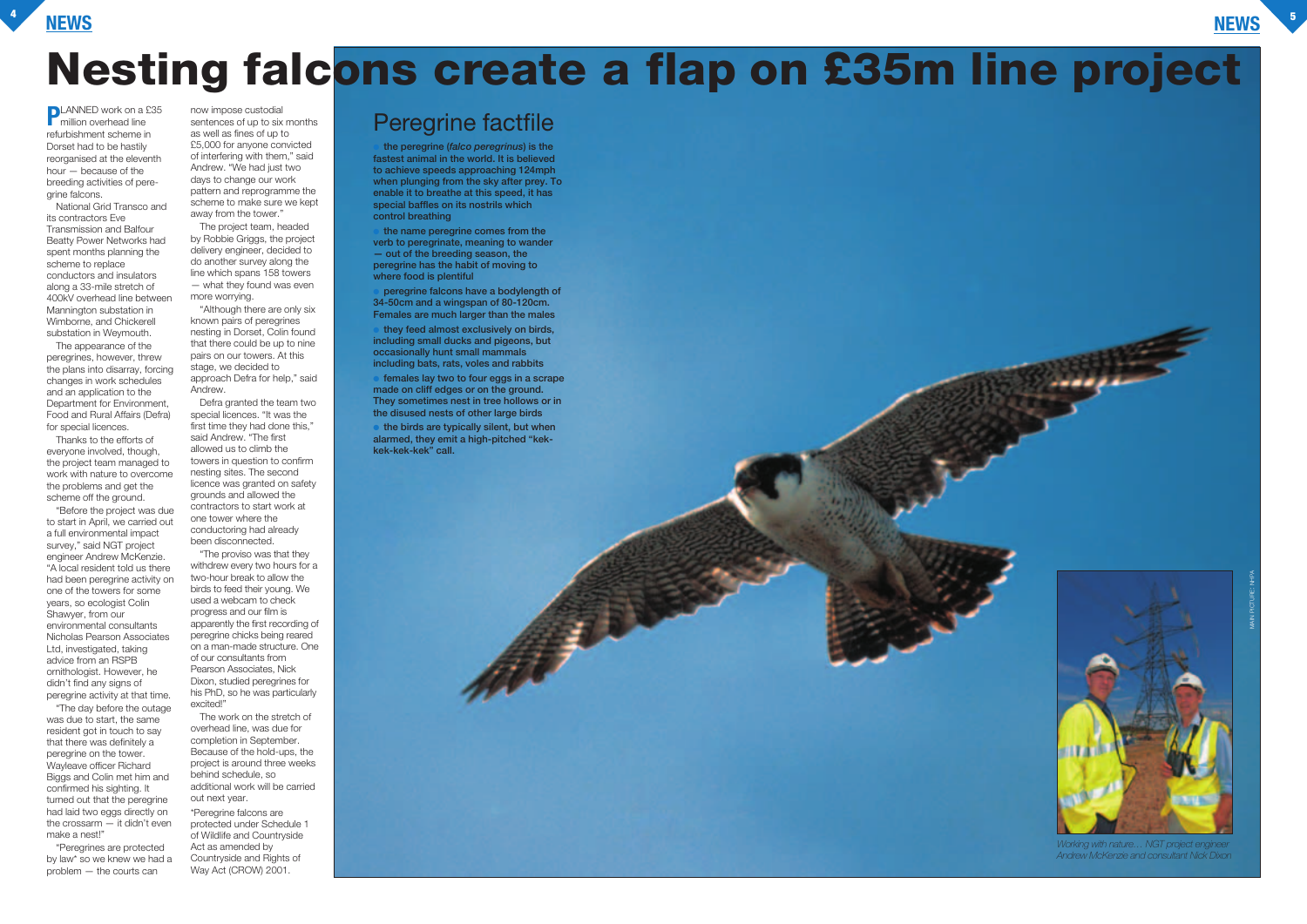### **FEATURES <sup>6</sup>**



## **Pupils learn not to waste Earth's vital resources**

**IF YOUNG people — the decision-maker**<br>**I** for the future — want to keep the Earth's  $F$  YOUNG people  $-$  the decision-makers life-support systems intact, they need to learn to live in ways that increase the quality of life without destroying the planet's precious resources.

That is why Education for Sustainable Development (ESD) has become a priority in recent years and why National Grid Transco is a keen supporter.

Gareth Llewellyn, NGT's Group Corporate Responsibility Director, speaking at the Council for Environmental Education's national conference, confirmed the importance of sustainable development to business success and the importance of business investment in community regeneration.

He also highlighted the role of the 12 environmental education centres NGT runs across England and Wales in partnership

with a variety of organisations, including local education authorities, Groundwork Trusts, BTCV, Wildlife Trusts and the Field Studies Council. About 80,000 children visit the centres each year to learn about sustainable development, the environment and energy.

> It was set up in 1968 and is now an umbrella body representing about 75 national organisations committed to

Gareth told delegates: "It shows the longterm commitment we have to environmental education. It is very difficult for corporates to commit long term, but certainly in our context we feel it's important we do so. We want a population that has a general understanding about the environment and sustainable development so that when decisions have to be taken about the expansion of infrastructure in this country, there is an informed debate."

NGT has supported the work of the CEE\* for several years, sponsoring the annual conferences and various forums. It also

gave funding to a recent CEE project that encourages a culture of evaluation among organisations involved in education, the environment and sustainable development.

Nick Jones, CEE's head of Policy and Programmes, said: "We very much welcome having support from an organisation that has clear environmental and sustainable development goals and demonstrated its commitment over many years, at a local and national strategy level."

CEE's core funding comes from the Department for Environment, Food and Rural Affairs. Its mission is to ensure that the principles of sustainable development are at the heart of education policy and practice and that education is recognised as central to sustainable development.

> A MOCK-UP street at Bishops Wood Centre in Worcestershire is helping schoolchildren get into the habit of recycling.

Green Street — with houses, shops, a bottle bank and a dust cart — allows children to rummage through a dustbin full of the kind of waste thrown away by the typical household and decide whether any items could be reused, repaired or recycled. "We use Green Street to introduce



children to kerbside recycling," said centre head John Rhymer. "There are kerbside collections of recyclable material across the county, but many people are unsure of what can be recycled and what can't.

"Green Street shows how different types of household waste can be put to good use, whether it means sending glass to a bottle bank or unwanted clothes to Oxfam. We hope the children take the message home to their parents."

environmental education and ESD.

**SKELTON Grange environmental education centre in** Leeds joined forces with Leeds City Council and Groundwork Leeds to boost waste education to schoolchildren.

The CEE recently contributed to the consultation on the review of the UK Sustainable Development Strategy that outlines a strategic framework for sustainable development to 2020. A working party came up with a number of recommendations to the Government, and these were also passed to member organisations to encourage them to respond to the consultation.

Nick says that the idea of sustainable development is controversial, because there are different understandings of it.

"Some people see sustainability as a goal, an end state or Shangri-La. Others say there are no end states, and sustainable development can only mean a constant process of learning to manage the coevolutionary process between humans and nature," he said. "The idea that we can understand nature and human activity and manage those two in a state of bliss is clearly a fanciful notion.

"What we don't know about the world and how it works is phenomenal — almost 60 per cent of the planet's surface, for example, is up to three miles below the waves, but almost none of this region has been studied so the thought that we could ever twiddle a few knobs and twist a few levers to make everything all right doesn't make sense.

"It is therefore very appropriate that sustainable development is taken on board by educators because there is so much we need to learn.

"Centres like those run by NGT are hugely valuable. The outdoor classroom — the world out there — is where science, geography and history come from. It's about getting back to the real world and exploring some of these subjects and issues together rather than seeing the world in a compartmentalised way.

"Developing centres on substation sites was an inspired idea by NGT — what better use of parcels of secure and protected land than for children to learn about the environment and energy and how electricity is distributed. It would be great if other organisations took a similar long-term approach."

There was a time, said Nick, when there was greater provision for outdoor and environmental education in this country. But cost restrictions, anxieties about health and safety, fear of litigation and delegated funding to schools have reduced the opportunities.

"NGT support gives many young people a chance to develop their understanding of the environment, themselves and each other. You can't put a price on that."

\*To find out more about CEE, visit www.cee.org.uk



THE team at West Boldon near South Shields has launched a new sustainable energy education package.

"Sustainable Solutions" introduces children to the environmental, social and economic problems associated with energy production and use.

Activities involve the design and assembly of solarpowered cars, and investigating the best ways to insulate buildings to prevent energy loss.

It was created by National Grid environmental placement Victoria Lascelles.

Groundwork South Tyneside, NGT's partner at West Boldon, hosted the launch at the Eco Centre, Hebburn, during this year's Environment Week.

Pupils from a South Shields school were the first to undertake the challenge.

Centre head Sarah Dinning said: "We plan to incorporate the new course in our permanent programme from next year. We hope it will play an important part in helping teachers to meet curriculum requirements."

## Too much rubbish? Sort it!

### Rich pickings in Green Street

### Young minds tackle energy problems

It ran a 14-week test project called "Sort It" to provide fun, interactive and memorable sessions to hundreds of youngsters to raise their awareness of waste minimisation.

The project supported the council's recycling initiatives that includes kerbside recycling around the city.

Skelton's education and training manager Helen Pearson said: "We took various waste minimisation and recycling-based activities into the schools; research has shown that the recycling rate increases when children are educated on what can and cannot be recycled.

"The test scheme was very successful — now we are seeking further funding from Leeds City Council and CRED\* so that we can roll out the project to all Leeds schools."

\*The CRED programme is funded by the Big Lottery Fund. Grants are available to community-based recycling, reuse and composting initiatives for up to three years.



*A school assembly session with Spike the Sort Bin*

*Artwork produced by children taking part in the "Sort it" project*

*Sort bin buddies… made by children during a waste workshop*

*Children from St Nicholas Primary School, Pinvin, join waste minimisation promotions assistant Amy Bayliss to decide what household rubbish can be put to good use*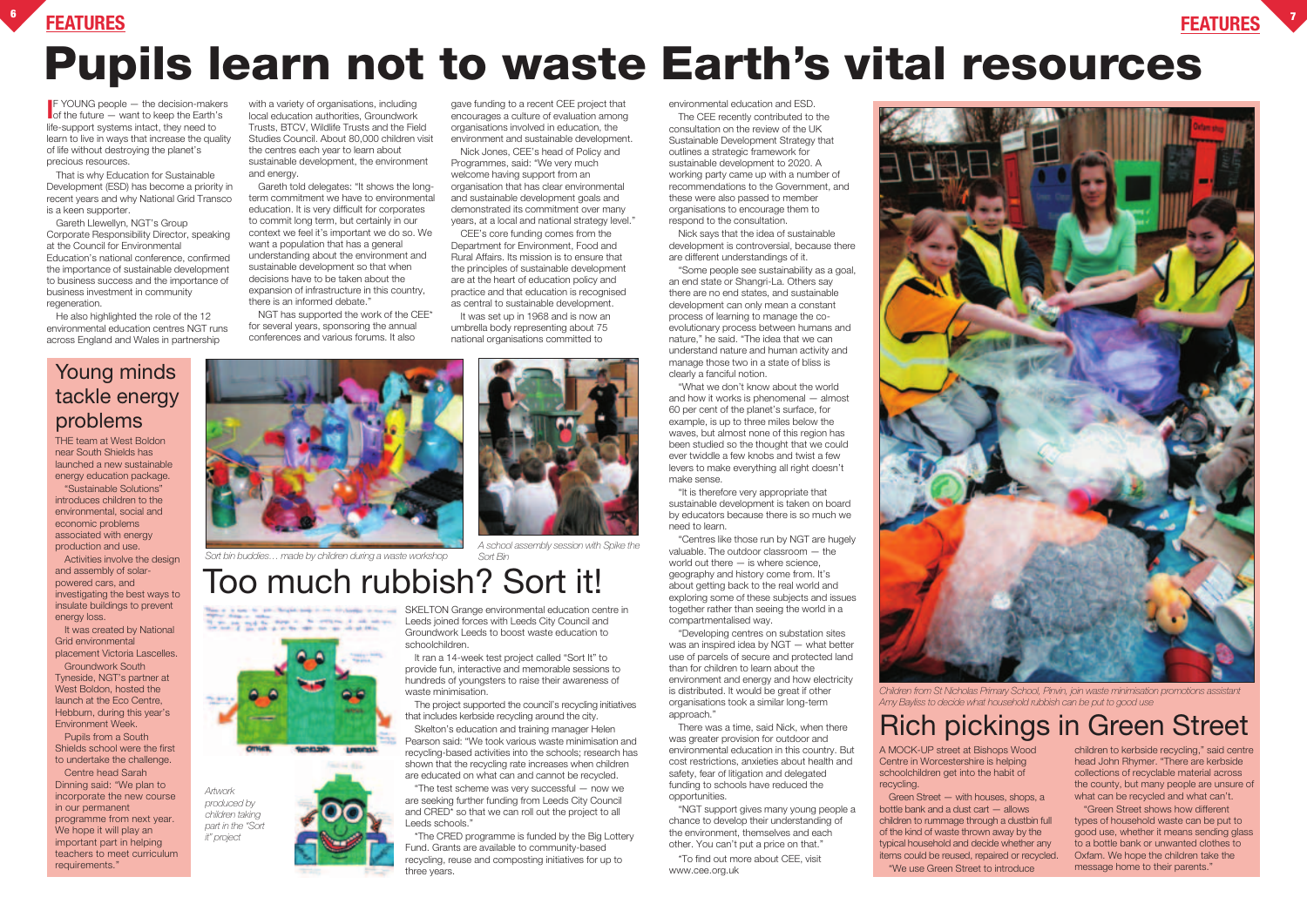### **FEATURES <sup>8</sup>**





## **Diversify to survive and thrive on the land today**

Naturally rich

 $\bullet$  sheep's milk has a rich. bland, slightly sweet taste; compared to cow or goat milk, it contains up to twice the amount of minerals like calcium, phosphorus and zinc and the all-important B group

● per 100 gms, ostrich meat has 2.2 gms of fat and 114 calories; beef has 18.4 gms of fat and 276 calories. • an ostrich egg weighs about 1.4kg. One egg is

vitamins. ● cheese has been made from sheep's milk for thousands of years. Some well-known varieties are rocquefort, pecorino romano, feta and ricotta.

#### Lean meat

equal to about two dozen hen's eggs and takes 1hr 30mins to hard boil! ● ostriches are fast runners, reaching 16-23ft per stride and running as fast as 30 to 50mph.

**CATTLE** and sheep, pigs and **U** poultry, once roamed Henry Wilson's 240-acre Market Place Farm, at South Cave, Brough on North Humberside.

**DIVERSIFICATION earnings by farmers in England have topped the £100 million mark for the first time, says Defra.**

**The news was revealed in a Farm Business Survey published early this year.**

**It reveals that:**

● **56 per cent of full-time farmers have diversified**

● **average earnings in 2002-3 from diversification were £1,800 per farm, up 30 per cent on the previous year.**

**If YOU are a National Grid Transco electricity grantor who has successfully met the challenge of diversification, tell us your story. Write to** *GridLine***, Papers Publishing, Stirling House, College Road, Cheltenham, Glos GL53 7HY or e-mail john@ paperspublishing.co.uk.**

It's all very different from the late 1960s when Henry, fresh out of Bishop Burton College in Beverley, joined the family farm run by his father Robert since 1942.

Today there are just acres and acres of willow, for the 56-year-old farmer has turned over his site to the production of biomass, seen by many as having the greatest potential in volume among all renewable energies.

Biomass, in the renewable energy context, refers to agriculturally derived material that can be used as fuel. There are two categories — wastes, (animal slurries, chicken litter, forestry and arboricultural residues, surplus straw, organic municipal waste etc) and energy crops (grown as fuel rather than food, such as fastgrowing "woody" crops like willow or poplar).

The wood grown by Henry is destined for Drax power station in Selby, the largest coal-fired power station in UK that has developed the capability to burn biomass fuels.

As Henry has discovered, energy

Suddenly this informal little group found itself propelled into setting up Renewable Energy Growers Ltd, a not-for-profit organisation which represented most of the original ARBRE growers. We imported a sugar cane harvester from Australia and started off by harvesting 7,000 oven dry tonnes of SRC.

crops are offering a new commercial opportunity for farmers and growers. Short rotation coppice (SRC)\* production offers substantial environmental benefits compared to intensive arable farming, including reduced use of agrochemicals.

> ● To find out more about Renewable Energy Growers Ltd visit www.energycrop.co.uk or email info@energyrop.co.uk.



"Initially, we had a mixed farm with a dairy herd and sheep, but by the time I joined the business, we had moved into poultry and fattening pigs," said Henry. "The problem was that we couldn't develop — the farm is in the centre

Today, Gary, 30, has the only dairy sheep farm in Hampshire, and one of the largest in the UK. The ostrich business has also taken off, particularly in the last 12 months thanks to the Atkins Diet that restricts carbohydrates and encourages dieters to eat more meat

of a village and we found it impossible to get planning permission to extend and improve our farm buildings."

## Henry took over the farm in the

1980s when Robert went into local politics. "The salmonella scare hit the business badly in the late 80s and on top of that, I had a disease problem with the pigs that I couldn't get on top of, so I decided it was time for a change," he said.

"I sold about 10 acres of land for a housing development and I sold all my livestock and concentrated on growing wheat, linseed and rape. I was making just enough to survive until the price of wheat dropped to below £100 a tonne.

That really got me worried! "About 100 acres of the farm is chalky wold and wasn't yielding well, so I took advantage of Defra's Countryside Stewardship Scheme that paid me to take it out of production. At about the same time, the ARBRE project was looking for people to grow willow to be used at Europe's first woodfuelled power station being built at Eggborough in North Yorkshire. It seemed like a good deal — I would get staged payments to grow willow for the next three years as well as set-aside payments from the Government."

Henry started in 1998 with just 14 acres of willow. The crop took so well that the following year he got rid of more overheads labour and machinery — and put his remaining land into biomass



production.

"But in 2002 ARBRE failed and I was left with acres of willow and no market!" said Henry. "I wasn't alone, because by this time, I had got together with other growers who wanted to represent farming interests in the project.

## Couple turn to ostriches and milking sheep Naturally rich Amazing idea draws in tourists!

● For more information and how to find the maze, visit www.cornishmaizemaze.co.uk

"Today, we represent 42 growers and are at the forefront of providing willow for the power industry, controlling around 85 per cent of the willow grown in the UK for renewable energy," said Henry. "We recently signed a contract with Drax power station for 5,000 tonnes year — but as they want to get that up to 500,000 tonnes a year by 2009, there is enormous potential for other farmers to get involved."

These are just some of the tribulations faced by NGT grantor Henry Wilson in more than 35 years of farming.

> \*Short rotation coppice consists primarily of densely planted willow shrubs harvested on a three year cycle.

WHEN BSE\* threatened grantor Gary Gamblin's livelihood, he took drastic action.

He sold his herd of beef suckler cows and nearly 1,000 Dorset ewes and launched himself into sheep dairying.

Three years ago he and his wife Claire took another bold step they started commercial ostrich farming, capitalising on the public's demand for low fat meat.

The move away from conventional farming hasn't been easy. "It's been a long and hard upward struggle and it's only recently that we have been able to employ someone full-time," says Gary. "But things are gradually coming together. The future looks bright and we have lots to aim for."

Gary is a fourth generation farmer at the 250-acre Tapnage

Farm, Wickham near Fareham. It is Lacaune — are bred for milking crossed by NGT's Fawley-Lovedean 400kV overhead line.

"Because of BSE, the public started to go off red meat and the price of lamb fell. I had to do something different to survive."

Gary sold most of his livestock. He started off in sheep dairying with just 30 animals. Today he has 300 milking sheep and plans to more than double that number within the next three years. The sheep — Dutch Friesland, Black East German Friesian and French

and each animal can produce between two and three litres a day.

"The hardest part was finding a market for the milk, but we got there in the end," said Gary. "A dairy in East Sussex makes Flower Marie, a Brie-like cheese, while another in Kent produces Crockhamdale, a hard cheese. We have just bought a local dairy in Alresford where Walda, a mild hard cheese is made along with a Swiss-style yoghurt. One of our ambitions is to get a local

supermarket to take our cheeses,

yoghurts and milk; for now, we sell it in our own farm shop." The couple's 35 ostriches and nine emus provide high protein, low-fat meat which also goes on sale at the farm shop.

"Ostrich farming has had a bit of bad press in recent years. Some protesters believe the birds should be in Africa, not in the UK. But our ostriches are born and bred here and are perfectly happy in the British climate. The animals have shelter if they want it, but you will often see them sitting happily in the rain."

Gary and Claire have been quick to take advantage of public interest in their ventures. They hold regular open weekends when, for a small entry fee, families can come along to see the ostriches, watch the ewes being milked and enjoy a picnic at the farm. "During one weekend last year, we welcomed 1,000 visitors," said Gary.

#### \*Bovine Spongiform Encephalopathy, sometimes know as "mad cow disease".

• For further information, visit www.ewetreefarmsheepdairy.co.uk WHAT do you find in a maize field — apart from maize? You find a maze of course

— well you do at the Ranson's maize field in Cornwall. Chris Ranson and his wife

Christine are the tenant farmers at Smeaton Farm, Pillaton, near Saltash.

The couple have run the 450-acre farm for 18 years. They have a dairy herd and beef cattle, and grow wheat. barley and some maize for fodder. And they are NGT grantors — the Landulph-Indian Queens 400kV overhead crosses their land.

"Like many farmers these days, we were looking to diversify," said Christine. "My husband hit on the idea of a temporary maize maze to attract visitors. We grew the first one in 2001, featuring a Cornish shield design, and welcomed 10,000 visitors! In 2002, I came up with a Cornish tin mine design and visitor numbers swelled to 20,000. Last year, when the design was Cornish piskie on

a toadstool, visitor numbers reached 30,000."

This year, her design features the Tamar Bridge with boats underneath.

The field is planted at the end of April. When the maize gets to four inches high Chris walks the field removing plants to form the maze walkways.

This year's seven-acre maze is open every day from 10am-6pm until the middle of September.

And it's a sustainable

enterprise: when the maze closes the crop is harvested and the site made ready for next year's challenge.

NGT is planning to refurbish the overhead line, starting in August, but as access to three towers is via the maze the company has built a new entrance in the field so that work doesn't affect the maze business.



*Willow coppice… Henry Wilson made an early move into biomass production*



*Gary and Claire Gamblin rearing ostriches on their Hampshire farm*

*This summer's maze at Pillaton, near Saltash*

PLANNING problems, a salmonella scare, pig disease, difficult soil conditions, plummeting wheat prices and soaring overheads.

Instead of throwing in the towel, he adapted to change, grasped new opportunities and today is contributing to electricity generation in the UK and the government's target to produce 10 per cent of electricity from renewable sources by 2010…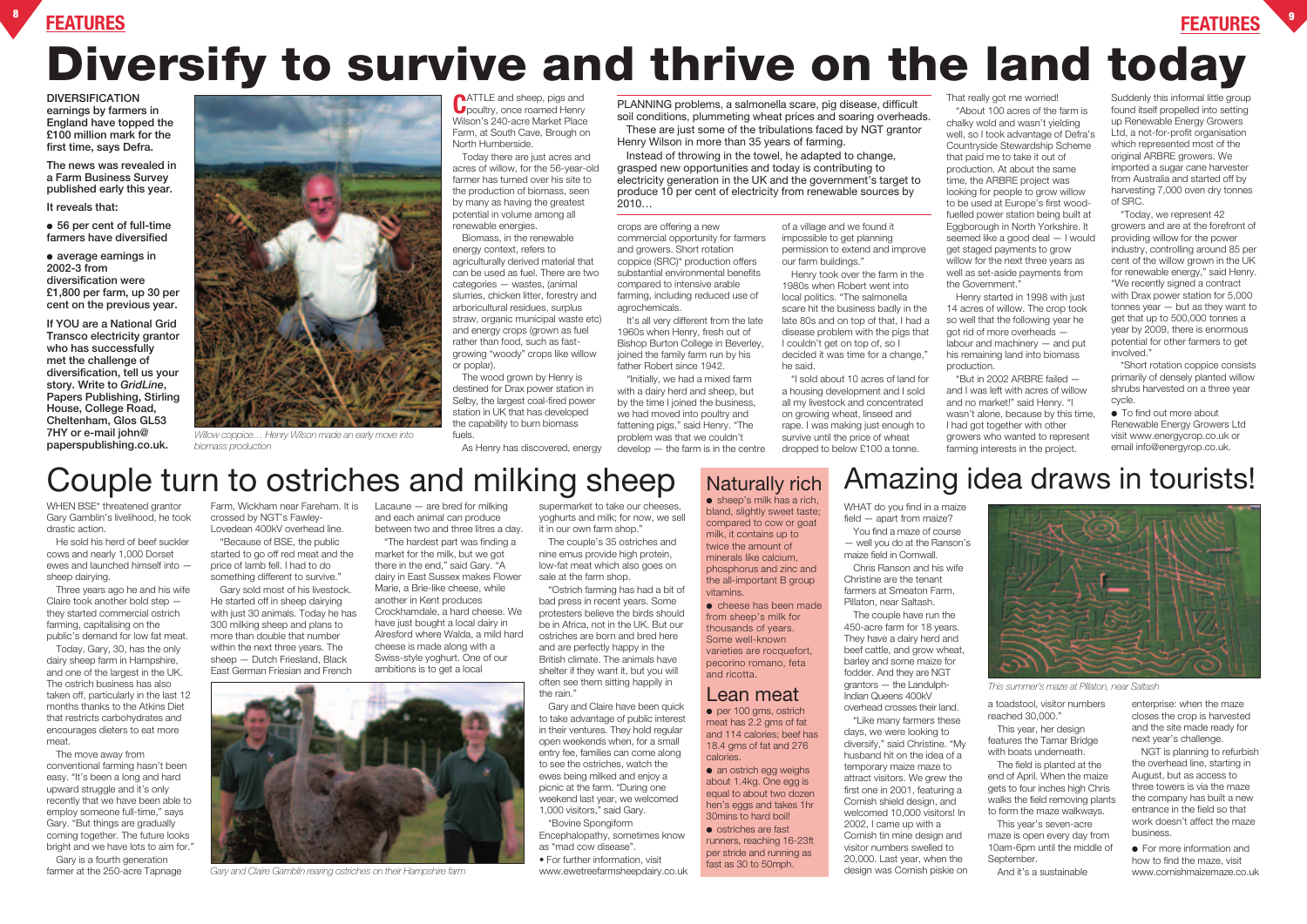**NEWS <sup>10</sup>**



*Tree Warden for West Malvern Janet Whittlestone with, from left, Wade Muggleton, wider countryside officer for Worcestershire County Council, Jon Stokes, director Community Projects for The Tree Council, and Sean Regan, community relations manager National Grid Transco*

## **Joy as backing goes on**

**N**ATIONAL Grid Transco (NGT) has reaffirmed its commitment to a greener future for Britain by renewing its sponsorship of The Tree Council's Tree Warden Scheme.

It has supported the initiative since 1997 and the announcement it will back the scheme for a further five years highlights the company's role as a leader in the area of minimising the environmental impacts associated with its operational activities.

Pauline Buchanan Black, director-general of The Tree Council, welcomed the news. She said: "The Tree Council's relationship with National Grid Transco goes back a long way and we are absolutely delighted our partnership is to continue for another five years.

"Tree Wardens are an important force in the conservation and improvement of Britain's treescape — the eyes and ears of their local communities.

"This sponsorship will enable them to go on playing a major part in our drive to make trees matter to everyone and supports

#### The Tree Council's Tree Warden Scheme **in partnership with National Grid Transco**

National Grid's commitment to minimising its environmental footprint.

"It is particularly satisfying to be working with a commercial organisation that has been named Britain's most socially and environmentally responsible company in the Corporate Responsibility 2003 Index\* of best business practice."

NGT's group corporate responsibility director Gareth Llewellyn said: "We are delighted to be able to renew the sponsorship.

"Our association not only helps the protection and planting of trees in communities nationwide but also enables us to access expertise in sensitively managing tree growth near our assets.

"Managing tree and vegetation growth near overhead lines, underground cables and pipelines is an important area of NGT's work and The Tree Council continues to

provide independent expert support and advice for this.

"We have an excellent working relationship with The Tree Council and we look forward to continuing to build on that relationship over the next five years."

There are more than 7,500 Tree Wardens in 130 local networks, covering a third of the UK, from Perthshire to Guernsey, and Lowestoft to Belfast.

They each devote an average of 213 hours a year, which amounts to a total of 1.5 million hours, the equivalent of about £10 million in volunteer time (based on the Heritage Lottery Fund volunteer labour rate of £50 a day) conserving the UK's trees.

\*139 companies, including 56 FTSE 100 companies, participated in the Index compiled by Business in the Community. National Grid Transco was also one of 28 companies placed in the "Premier League" of the 8th annual Business in the Environment (BiE) Index of Corporate Environment Engagement. This means the company scored over 95 per cent.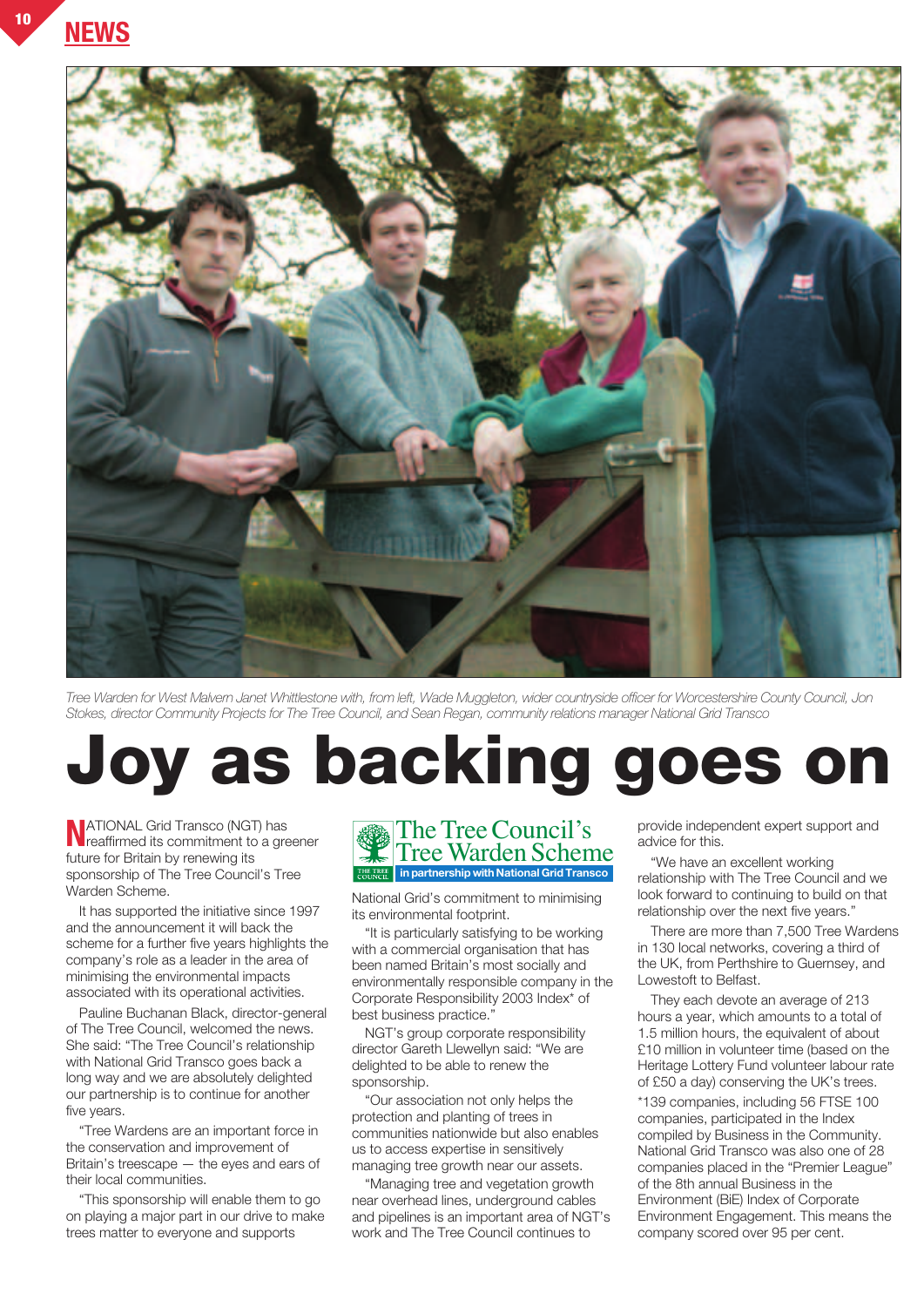## **Kit to help save hedge trees**

**F** ARMERS and landowners are<br>being urged to support The Tr being urged to support The Tree Council's Hedge Tree Campaign.

The campaign, run in partnership with National Grid Transco, is a crusade to help reverse the decline of the hedge tree — a threatened feature of the British countryside.

It was launched last year by Ben Bradshaw, the Minister for Nature Conservation, and tried out by many of The Tree Council's 7,500 volunteer Tree Wardens who have worked with farmers and landowners to tag young trees in hedges. This way they are more visible to anyone cutting hedges and can be avoided.

Phase one of the campaign helped The Tree Council to test the easy-to-see hedge tree tags and generally get people discussing and thinking about the scheme.

The campaign moved into a new phase at a House of Commons reception with the unveiling of a kit that should help as many people as possible to get involved.

Central to the kit is a 96-page colour *Hedge Tree Handbook*\* that underlines the value, history and management of hedge trees. It also explains how everyone can help to care for them and introduce more into the British countryside. Postcards have also been produced that Tree Wardens can use as calling cards to encourage more farmers and landowners to get involved.

Hedge trees are part of the British countryside and an important haven for wildlife — but there are fewer every year.

The campaign, supported by environmental organisations, aims to ensure there is no net loss of the trees in the UK and is playing a major role in meeting a National Biodiversity Action Plan target.

The reception was hosted by Tree Council vice-president Brian Donohoe MP who told guests he was impressed with the energy and commitment shown by The Tree Council and all those involved. He said he had sympathy and support for the campaign and felt that Tree Wardens should be applauded for their enormous contribution.

Guests were welcomed by Tree Council director-general Pauline Buchanan Black and chairman Sue Roe. Sue said: "We are



*Sue Roe with Gareth Llewellyn, left, and Brian Donohoe at the House of Commons*

very pleased and proud to be making a positive contribution to Defra's Biodiversity Action Plan for hedgerows, and being passionate about trees, we are particularly pleased to be doing something really positive for hedge trees."

Armed with the kits, the Tree Wardens will be able to work with their local landowners to find and mark trees in hedges that have the capacity to grow into big mature trees. "The kind," said Sue, "that gives such pleasure, especially at this time of year and contributes so wonderfully to the habitat a hedge provides."

Sue said The Tree Council was "immensely proud" of its partnership with NGT. The company's sterling support had allowed the Tree Warden Scheme to blossom and had also helped it develop projects like the Hedge Tree Campaign.

Gareth Llewellyn, NGT's group corporate responsibility director, said NGT, and before it National Grid, had enjoyed a successful partnership with The Tree Council for 14 years, seven of them with the Tree Warden Scheme.

"Tree Wardens play a very important role

in encouraging planting and their experience is of great value to us," he said. "As an organisation, we have to manage trees and vegetation to ensure continuity of our services and to extend our gas and electricity networks to meet the needs of society for reliable sources of energy.

"It is always our intention to do this in a sympathetic manner and the ability to access the knowledge of the Tree Wardens is a great help to us.

"We are also pleased to be associated with the Hedge Tree Campaign. It is all too easy to take a uniform approach to vegetation management, and the campaign is an important reminder that a more intelligent approach will pay dividends for the future of the British landscape."

Copies of The Hedge Tree Handbook are available from The Tree Council, 71 Newcomen Street, London SE1 1YT. Please send a cheque payable to The Tree Council for £7.99 to include p&p.

● To obtain free hedge tags (while stocks last) and a new leaflet of tips on tagging, contact The Tree Council as above or email hedgetreesmatter@treecouncil.org.uk

### A message from the Minister

Ben Bradshaw was unable to join guests at the reception, but he sent his best wishes to The Tree Council for the new phase of its Hedge Tree Campaign in partnership with National Grid Transco.

He said: "I also congratulate the Tree Wardens on their many years of valuable work. It is important that Tree Wardens should continue their hedge tree work, together with farmers, landowners and the

public, to help us meet the important Biodiversity Action Plan Target for hedgerows. Their contribution will be significant in ensuring that there is no net loss of hedgerow trees.

"For its part, the Government has a continuing commitment to provide farmers and landowners with the necessary financial incentives for the management and planting of hedgerow trees."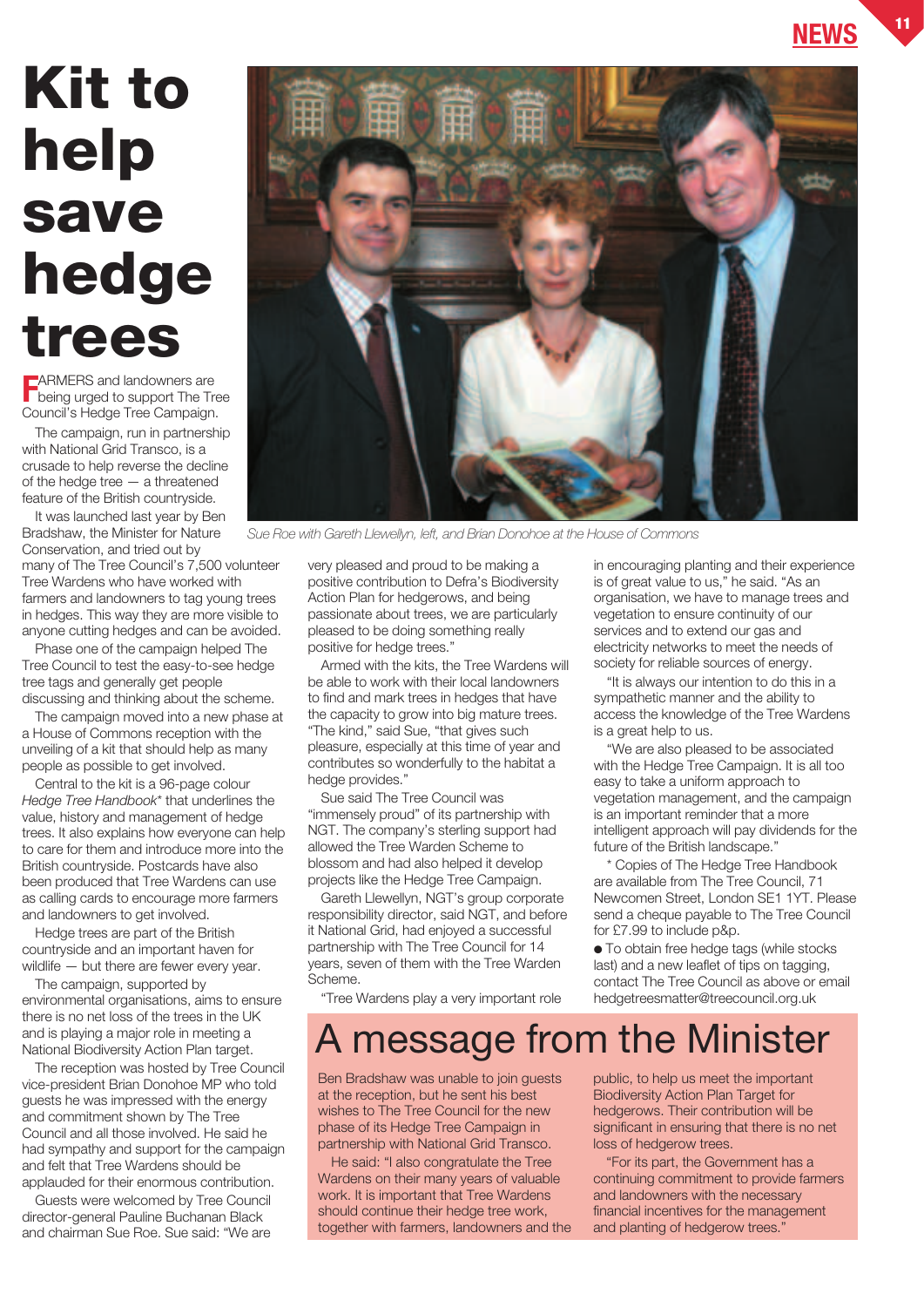

**D**OZENS of ploughmen – have been back to school to brush up their skills.

They were taking part in the Society of Ploughmen's twoday courses for reversible and conventional ploughing.

The Ploughing Academy has proved so successful that one ploughman flew in from North Carolina in the USA to attend and there have been enquiries from as far afield as Africa and Japan.

"We are delighted by the response to the Academy, and look forward to welcoming many more keen ploughmen and ploughwomen  $\overline{a}$  in the future.

Champion ploughman Ken Chappell, the society's secretary and executive director, is one of the instructors, along with fellow champions Phil Barriball and Desmond Jenkin.

"We were asked to organise the courses because young ploughmen — and some older ones — get to a certain level of skill, but can't really progress and improve without help," said Ken. "Good ploughing, of course, is part of sustainable agriculture. because by preparing a good seed base, there is much less need to use weedkillers.

More than 160 judges from throughout the country have attended seminars since the first in South Yorkshire in February 2003.

The most recent was in February in South Yorkshire and six more are being planned over the coming winter

● For further information, call Phil Barriball on 01579 370784 or Ken Chappell on 01302 852469 or e-mail info@ploughmen.co.uk. There is also information on the Society's website.

The courses are held at the Duchy College, Stoke Climsland, Callington in Cornwall. The first two were held in 2002, with another two last year. There was one this July and a further course is planned for later in the year.

As part of the Ploughing Academy, the society is also organising seminars for

ploughing judges in a bid to boost the quality of judging throughout the country.

"The aim is to help the judges to work on the same level and learn from the others' experience. This will make the standard of judging less varied in the level of points awarded for different aspects," said Ken.

> MEANWHILE… the countdown is on to the 54th British National Ploughing Championships in Berkshire in October.

> National Grid Transco is again a main sponsor, and the company looks forward to meeting its grantors at this premier event in the agricultural calendar.

Champions from throughout the UK, including past and present British, European and World ploughing champions, will converge on South Stoke near Goring, Reading.

More than 15,000 visitors are expected and competition will be fierce as ploughmen and women fight for the supreme honour of taking the British national titles, and representing their country in 2005 at the

World Ploughing contest in the Czech Republic.

Ken said: "Clearly the decision

to bring the national championships back to the area was a good one and the enthusiasm and support we are getting from our main sponsors — National Grid Transco, Total Butler, Goodyear and Firestone — and from local people, organisations and the agricultural trade is very encouraging. It will add up to a ploughing spectacular and provide a great rural day out for all the family to remember." As ever, there will be something for everyone. There

will be an extensive trade stand area and a taste of the past will be supplied with steam ploughing engines, vintage

machines at work, rural craft displays, a static display of vintage tractors and agricultural engines and magnificent shire horses at work demonstrating their ploughing skills. Top machinery firms will be demonstrating their most up-todate, powerful, multi-furrow ploughing units which can turn over in far less than an hour what it takes the horses a day to achieve.

Car parking is free. Admission: adults £6 per day; children and senior citizens £3.50 per day. Special rates for coach parties (on application).

Membership of the Society of Ploughmen includes free admission to the event. Visit www.ploughmen.co.uk for further information.

## **Courses get them back in the**

## **groove…**



## ready for the big one



*Instructor Phil Barriball, right, explains the secrets of good ploughing to Ian Brewer from Wadebridge*



*Phil checks furrow depth and width with, from left, Peter Kitchin, Michael Prendergast and Andrew Eastley from Totnes*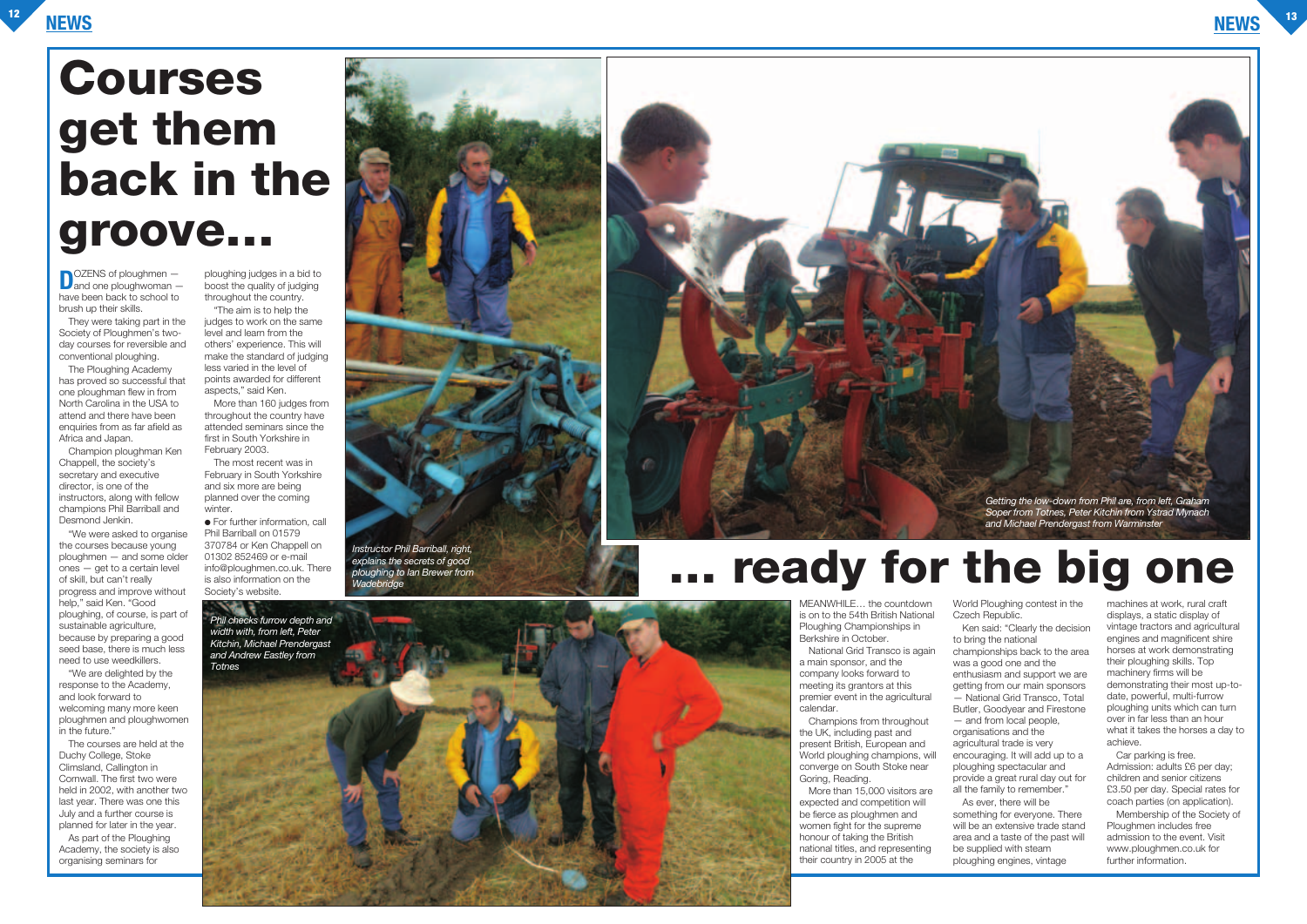**UK's leading source of information on the application of energy-based techniques in farming and horticulture.**

**It works with farmers, utilities including National Grid Transco research institutes and manufacturers, providing expertise on energy applications and efficiency.**

**Energy auditing and brokering,**

**energy efficiency planning and product**

**testing and evaluation are just some of the many activities it covers.**

**For more detailed information about the work of the FEC, visit www.farmenergy.com** 

**If you would like to know more about any of the issues featured on these pages, contact the FEC at Stoneleigh Park, Kenilworth, Warwickshire CV8 2LS. Tel: 024 7669 6512 or e-mail: info@farmenergy.com**

> $\bullet$  do not touch the vehicle or anything attached to it

**Use the same numbers to obtain a list of FEC publications, including technical guides, and technical notes.**



● if the tyres melt or blow, or the vehicle catches fire LEAP away from it. DO NOT step down, because you will become the conductor between the ground and the vehicle

• keep everyone clear as the vehicle may stay LIVE

### A little learning could save a life

● do not rely on rubber tyres or wellingtons to protect you from shock

IF A vehicle makes contact with an overhead electricity cable it can be fatal or result in serious injuries so ensuring that it never happens must be a priority.

**S**WITCH off and save money! That's the advice from the FEC's Stephen Bettany who is keen to dispel the myth that switching off computer equipment is bad for it.

> But knowing what to do if it DOES happen could save your life and the life of others.

The greatest danger is if someone makes contact with the vehicle and the earth because this makes the person part of the circuit. The driver will usually remain safe in the cab.

Here is what to do if it does happen:

machines and particularly peripherals to be left on permanently and while the power consumption is not huge, leaving them on 24 hours a day, 365 days a year costs a significant amount of money and is a 'pure waste' of energy.

> ● phone your local distribution company to disconnect the power as soon as possible

● if not entangled in the wires, lower or back the vehicle away

● Your monitor is not saving energy while the screen saver is running.

• The computer system standby time can also be set which powers down the rest of the system to about 25W. If you are on a network, ensure that network connection will not be lost in this mode.

> ● NEVER return to the vehicle until the electricity distribution company say it's safe.

> If you are in any doubt about electrical safety issues, contact your local distribution company.

on 6p/kWh or unit of electricity  $(1000W = 1kWh)$ 

"This may have been true 10 years ago, but switching off saves energy and prolongs the life of your computer," he said. "Heat and mechanical stress are actually two leading causes of computer failure."

The energy used by computers, screens, peripherals and other office equipment represents a huge load on the electricity network.

Stephen said: "A typical computer and screen will use between 120 to 200 Watts depending on the manufacturer and the age of the machine. Add on to this printers, scanners and other computer peripherals and the energy use starts to become significant. It's common for

"The variations in cost and lamp life tend to go together the more you pay, the longer the rated life of the lamp."

Here are some energy efficiency facts and tips to help you reduce your office or home energy costs.

● The screen uses about 50 per cent of the total energy.

● Arranging for the monitor to go to standby mode reduces power consumption from about 60W to 2W. Monitor power down can be set in 'Windows', Control Panel by clicking on Power Management/ Options, you can set the monitor turn off time (15 minutes is often used. Moving the mouse or hitting a key will power the system back up.

> The production of carbon dioxide  $(CO<sub>2</sub>)$  is seen as one of the main contributors to global warming. The Government's climate control strategy centres on reducing the burning of fossil fuels which produce  $CO<sub>2</sub>$ . Cutting down on energy use reduces the amount of carbon produced but the relationship between kilowatt/hours (kWh) and litres of fuel to savings in  $CO<sub>2</sub>$  production is often not apparent.

To convert your energy savings to  $CO<sub>2</sub>$  savings, use the table below.

Simply convert your fuel use to kWh and then convert to the  $CO<sub>2</sub>$  equivalent.

## **FEATURES <sup>14</sup> FEATURES and cut your costs**

- Switch off when not in use. A monitor can still use 9W and a printer 12W in sleep mode.
- A common sequence of events to save energy on Windows XP is 15 mins monitor power down 30 mins hard disc power down 60 mins system in standby Typical running costs based

Computer on and running software, 150W x 8 hours x  $£0.06 \times 210 \text{ days} = £15.12$ Computer left on all night, monitor on standby, 92W x 16hours x £0.06 x 210 days = £18.55

Computer left on all night, 7 days a week, monitor on standby, 92W x 16hrs x £0.06 x 365 days = £32.24

● Laptops are designed to use very little power so the batteries last. A typical energy consumption is 15w to 25w in use, and a fraction of a watt in sleep mode.

● Windows NT machines can not be put into sleep or standby mode (except by altering the BIOS).

"One new piece of equipment that saves energy is the computer intelligent mains panel," said Stephen. "It is an

extension lead, which you use to plug in your computer and peripherals. The computer is plugged into a master socket that senses when you have switched off your computer and switches off power to all the other sockets. It also works in reverse, switching the peripherals on when the computer is switched on." And a final bit of advice — "Don't forget other equipment such as scanners, photocopiers, phone chargers, printers and fax machines — office hours generally represent only 24 per cent of the hours in a year so leaving equipment on at night, weekends and lunchtimes seriously adds to running costs."

● **THE FEC can supply the computer intelligent mains panel by mail order for £28.20. Contact the FEC for an order form.**

RELUCTANT to spend £5 to £10 on a low energy light bulb. even though you know it makes sense?

Well, think again, says the FEC's Stephen Bettany, who highlights two very good reasons for buying the light bulbs, also known as compact fluorescent lamps (CFL, pictured below).



"They use around 80 per cent less energy (see table) and last six to 15 times longer than a normal tungsten lamp (ordinary bulbs)," he said.

Standard tungsten lamps are rated at only 1,000 hours and are prone to failure if knocked or subjected to high voltages. CFLs have life ratings of 6,000 to 15,000 hours, which saves on the cost and inconvenience of replacing tungsten lamps.

So what is the payback of replacing a 100W lamp with a 25W fluorescent? At a cost of

6p/kWh the payback on a £7 lamp is about 200 days (based on the lamp running eight hours per day). It would be less than 150 days for a £5 lamp.

farm energy centre

Cheaper imported lamps are available but they appear to have an inferior lamp life, said Stephen.

"A good indication of quality is the energy efficiency symbol of the Energy Savings Trust because they carry out independent life tests on lamps and authorise use of the symbol only if the lamp is approved.

"As energy costs look set to rise, changing over to compact fluorescents will give good long-term savings and you will be doing your bit to reduce the country's carbon emissions."

|  | Comparison of lamp sizes<br>which give equivalent light<br>output |         |  |  |  |
|--|-------------------------------------------------------------------|---------|--|--|--|
|  |                                                                   |         |  |  |  |
|  |                                                                   |         |  |  |  |
|  | Tungsten                                                          | Compact |  |  |  |
|  |                                                                   | 0000000 |  |  |  |

| lamp | fluorescent |
|------|-------------|
|      | lamp        |
| 25W  | 5W          |
| 40W  | 7W          |
| 60W  | 11W         |
| 75W  | <b>15W</b>  |
| 100W | <b>20W</b>  |
| 120W | <b>23W</b>  |

## THE Farm Energy Centre (FEC) is the<br>UK's leading source of information on<br>the emplication of energy based

HOW much are you doing to help prevent global warming? To find out, read on!

## Bright idea that brings benefits by the double

### Make those spuds last better

POOR insulation in potato stores significantly increases the risk of frost damage — affecting quality and profitability, says the Farm Energy Centre.

The experts' advice is to incorporate correct insulation and draught-proofing at the design stage to give better temperature control, extend the storage season and improve quality.

Insulation prevents frost damage to the crop and prevents heat transmission into the store during warmer months.

Where possible, temperature differences must be eliminated between the internal air and all exterior surfaces in the store to avoid condensation. The potato crop gives off moisture and heat, so condensation will occur when this warm moist air hits a cold

surface. This can be a real problem, because the condensate will drip back on to the crop causing wet tubers and soft rot. It is, therefore, very important to insulate all internal surfaces of the store including the air ductwork, fan-house and any structural steelwork.

The FEC says fibrous material is not considered suitable insulation because of its susceptibility to saturation by water vapour. Polymer insulation materials such as spray-on foam or boards are less susceptible to moisture contamination. It is advisable to protect the insulation from mechanical and pest damage, for example, plastic coated steel is often bonded to insulation boards. (Recommended insulation values for different circumstances are

given in the table.)

from the FEC

Where condensation is a problem two other solutions can be effective — covering the crop with a purpose-made insulated quilt or providing warmed air to lift the temperature in the roof space. ● Engineers at FEC have carried out trials and research on potato storage and offer a guide on all aspects of production. More detailed advice on energy

consumption is available if required

| <b>Recommended insulation values</b> |                       |                       |  |  |  |  |
|--------------------------------------|-----------------------|-----------------------|--|--|--|--|
| Purpose of insulation                | Roof                  | Walls                 |  |  |  |  |
| Prevent frost damage                 | 1.00 W/m <sup>2</sup> | 1.00 W/m <sup>2</sup> |  |  |  |  |
| Reduce solar gain                    | 0.45 W/m <sup>2</sup> | 0.50 W/m <sup>2</sup> |  |  |  |  |
| Refrigeration minimum                | 0.3 W/m <sup>2</sup>  | 0.35 W/m <sup>2</sup> |  |  |  |  |
|                                      |                       |                       |  |  |  |  |

### Are you all doing your bit to help us keep cool?

| Fuel           | Unit of<br>purchase | Conversion<br>to kWh<br>(multiply by) | Conversion<br>to CO <sub>2</sub><br>(multiply by) |
|----------------|---------------------|---------------------------------------|---------------------------------------------------|
| Electricity    | kWh                 |                                       | 0.43                                              |
| Natural Gas    | kWh                 |                                       | 0.19                                              |
| Liquid         |                     |                                       |                                                   |
| Petroleum Gas  | I itres             | 7.04                                  | 0.23                                              |
| Petrol         | Litres              | 9.6                                   | 0.24                                              |
| Gas/Diesel Oil | Litres              | 10.6                                  | 0.25                                              |
| Heavy Fuel Oil | Litres              | 11.4                                  | 0.26                                              |
| Coal           | Tonnes              | 8,500                                 | 0.30                                              |
|                |                     |                                       |                                                   |





*The computer intelligent mains panel. See how to get one, below right*